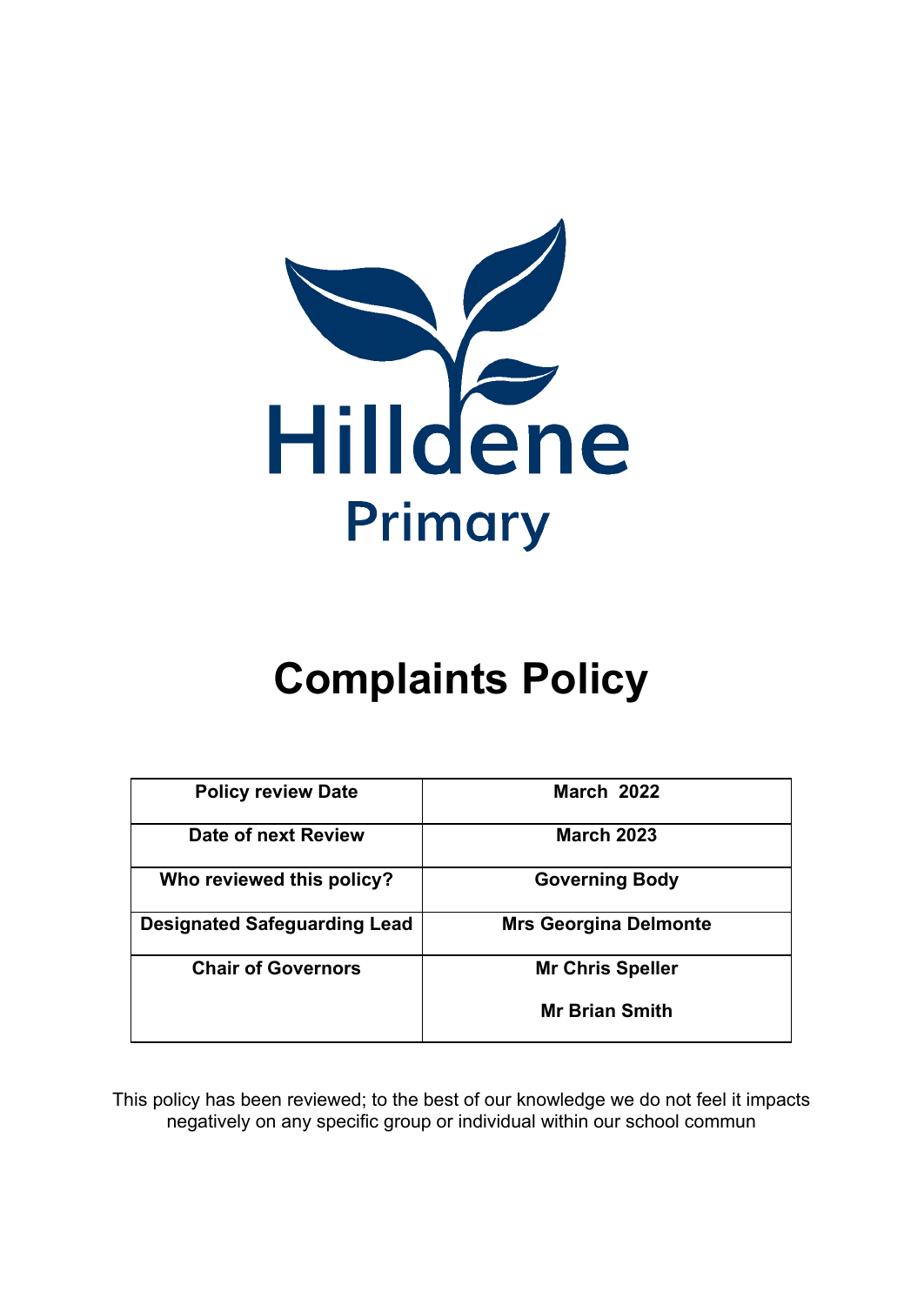

# **Contents**

| Who can make a complaint?                        | page 2  |
|--------------------------------------------------|---------|
| The difference between a concern and a complaint | page 2  |
| How to raise a concern or make a complaint       | page 2  |
| Anonymous complaints                             | page 3  |
| Time scales                                      | page 3  |
| Complaints received outside of term time         | page 3  |
| Scope of this Complaints Procedure               | page 3  |
| Resolving complaints                             | page 4  |
| Withdrawal of a Complaint                        | page 5  |
| Stage 1                                          | page 5  |
| Stage 2                                          | page 6  |
| <b>Next Steps</b>                                | page 8  |
| <b>Managing Serial Complaints</b>                | page 8  |
| <b>Complaint Form</b>                            | page 10 |
| Roles and Responsibilities                       | page 13 |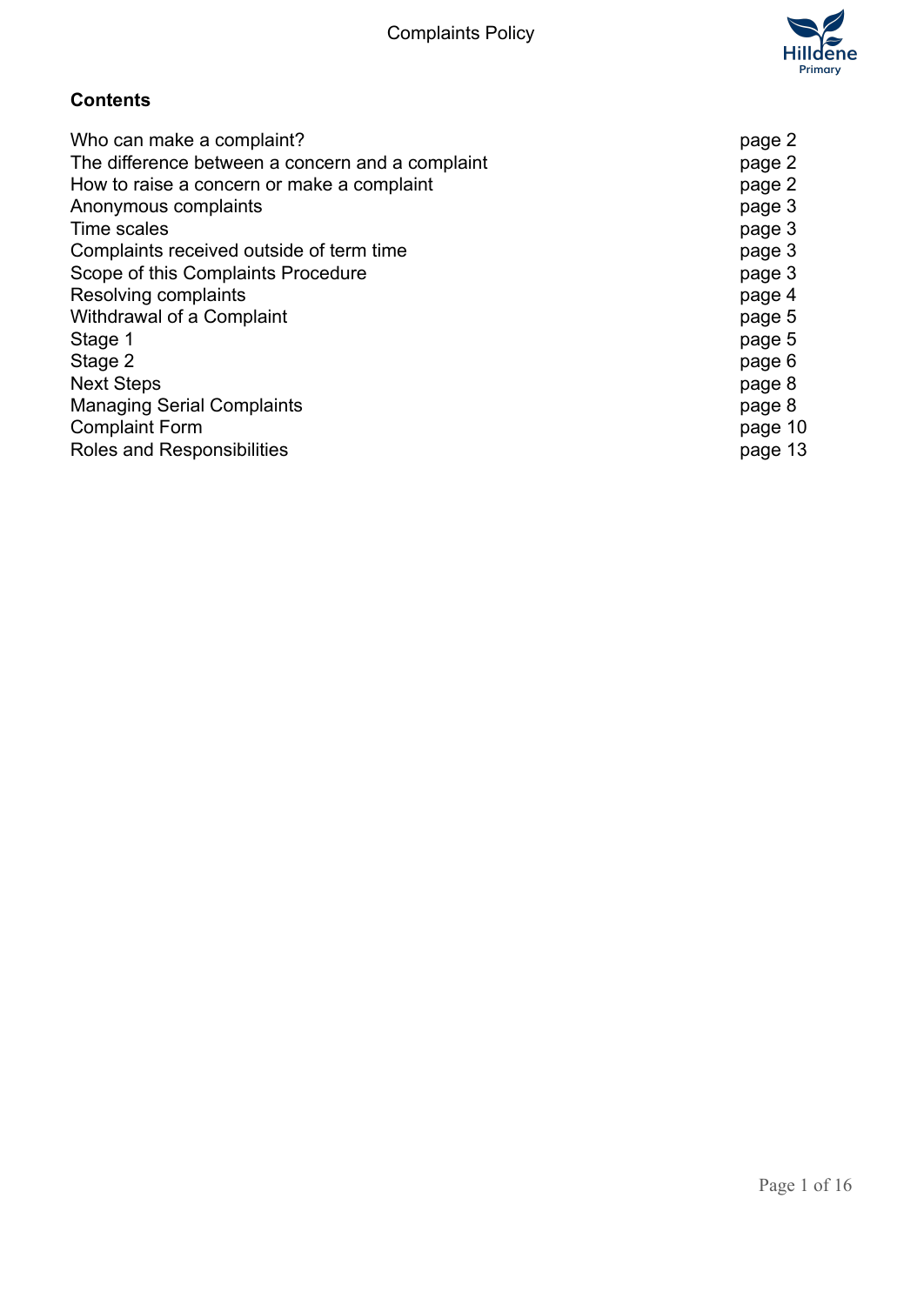

#### **Who can make a complaint?**

This complaints procedure is not limited to parents or carers of pupils that are registered at the school. Any person, including members of the public, may make a complaint to Hilldene Primary School about any provision of facilities or services that we provide. Unless complaints are dealt with under separate statutory procedures (such as appeals relating to exclusions or admissions), we will use this complaints procedure.

#### **The difference between a concern and a complaint**

A concern may be defined as '*an expression of worry or doubt over an issue considered to be important for which reassurances are sought'*.

A complaint may be defined as '*an expression of dissatisfaction however made, about actions taken or a lack of action*'.

It is in everyone's interest that concerns and complaints are resolved at the earliest possible stage. Many issues can be resolved informally, without the need to use the formal stages of the complaints procedure. Hilldene Primary School takes concerns seriously and will make every effort to resolve the matter as quickly as possible.

If you have difficulty discussing a concern with a particular member of staff, we will respect your views. In these cases, Mrs Delmonte (Headteacher) will refer you to another staff member. Similarly, if the member of staff directly involved feels unable to deal with a concern, Mrs Delmonte (Headteacher) will refer you to another staff member. The member of staff may be more senior but does not have to be. The ability to consider the concern objectively and impartially is more important.

We understand however, that there are occasions when people would like to raise their concerns formally. In this case, Hilldene Primary School will attempt to resolve the issue internally, through the stages outlined within this complaints procedure.

#### **How to raise a concern or make a complaint**

A concern or complaint can be made in person, in writing or by telephone. They may also be made by a third party acting on behalf of a complainant, as long as they have appropriate consent to do so.

Concerns should be raised with either the class teacher or headteacher. If the issue remains unresolved, the next step is to make a formal complaint.

Complainants should not approach individual governors to raise concerns or complaints. They have no power to act on an individual basis and it may also prevent them from considering complaints at Stage 2 of the procedure.

Complaints against school staff (except the headteacher) should be made in the first instance, to Mrs Delmonte (Headteacher) via the school office*.* Please mark them as Private and Confidential.

Complaints that involve or are about the headteacher should be addressed to Mr Chris Speller (the Chair of Governors), via the school office. Please mark them as Private and Confidential.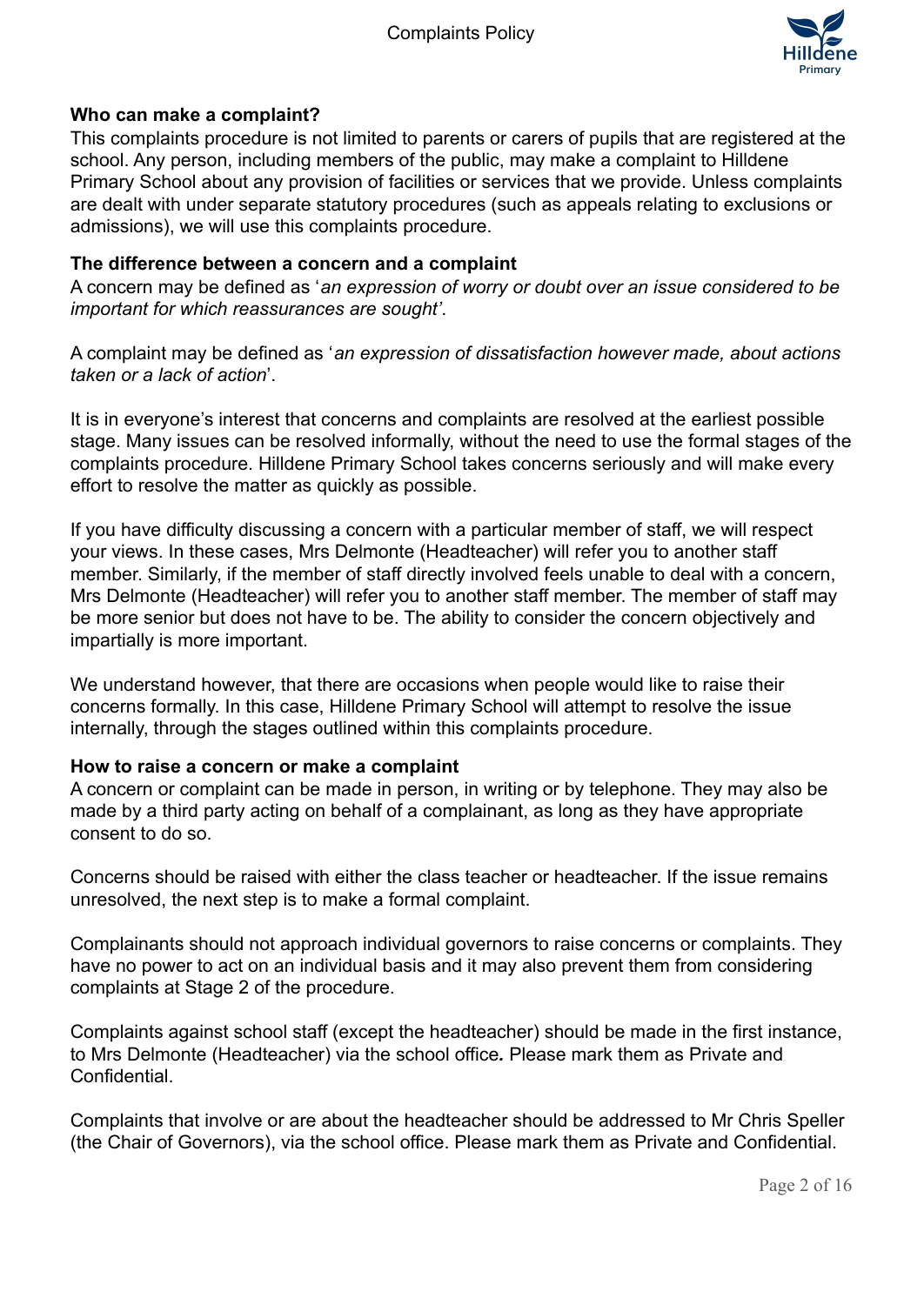

Complaints about the Chair of Governors, any individual governor or the whole governing body should be addressed to Nadyia Marcos (the Clerk to the Governing Body) via the school office. Please mark them as Private and Confidential.

For ease of use, a template complaint form is included at the end of this procedure. If you require help in completing the form, please contact the school office. You can also ask third party organisations like the Citizens Advice to help you.

In accordance with equality law, we will consider making reasonable adjustments if required, to enable complainants to access and complete this complaints procedure. For instance, providing information in alternative formats, assisting complainants in raising a formal complaint or holding meetings in accessible locations.

#### **Anonymous complaints**

We will not normally investigate anonymous complaints. However, the headteacher or Chair of Governors, if appropriate, will determine whether the complaint warrants an investigation.

#### **Time scales**

You must raise the complaint within three months of the incident or, where a series of associated incidents have occurred, within three months of the last of these incidents. We will consider complaints made outside of this time frame if exceptional circumstances apply.

#### **Complaints received outside of term time**

We will consider complaints made outside of term time to have been received on the first school day after the holiday period.

#### **Scope of this Complaints Procedure**

This procedure covers all complaints about any provision of community facilities or services by Hilldene Primary School, other than complaints that are dealt with under other statutory procedures, including those listed below.

| <b>Exceptions</b>                                                                                                                         | Who to contact                                                                                                                                                                                          |
|-------------------------------------------------------------------------------------------------------------------------------------------|---------------------------------------------------------------------------------------------------------------------------------------------------------------------------------------------------------|
| Admissions to schools<br>Statutory assessments of<br><b>Special Educational Needs</b><br>School re-organisation<br>$\bullet$<br>proposals | Concerns about admissions, statutory assessments<br>of Special Educational Needs, or school<br>re-organisation proposals should be raised with the<br>London Borough of Havering                        |
| Matters likely to require<br>$\bullet$<br>a Child Protection<br>Investigation                                                             | Complaints about child protection matters are<br>handled under our child protection and safeguarding<br>policy and in accordance with relevant statutory<br>quidance.                                   |
|                                                                                                                                           | If you have serious concerns, you may wish to<br>contact the local authority designated officer (LADO)<br>who has local responsibility for safeguarding or the<br>Multi-Agency Safeguarding Hub (MASH). |
| • Exclusion of children<br>from school*                                                                                                   | Further information about raising concerns about<br>exclusion can be found at:<br>www.gov.uk/school-discipline-exclusions/exclusions.                                                                   |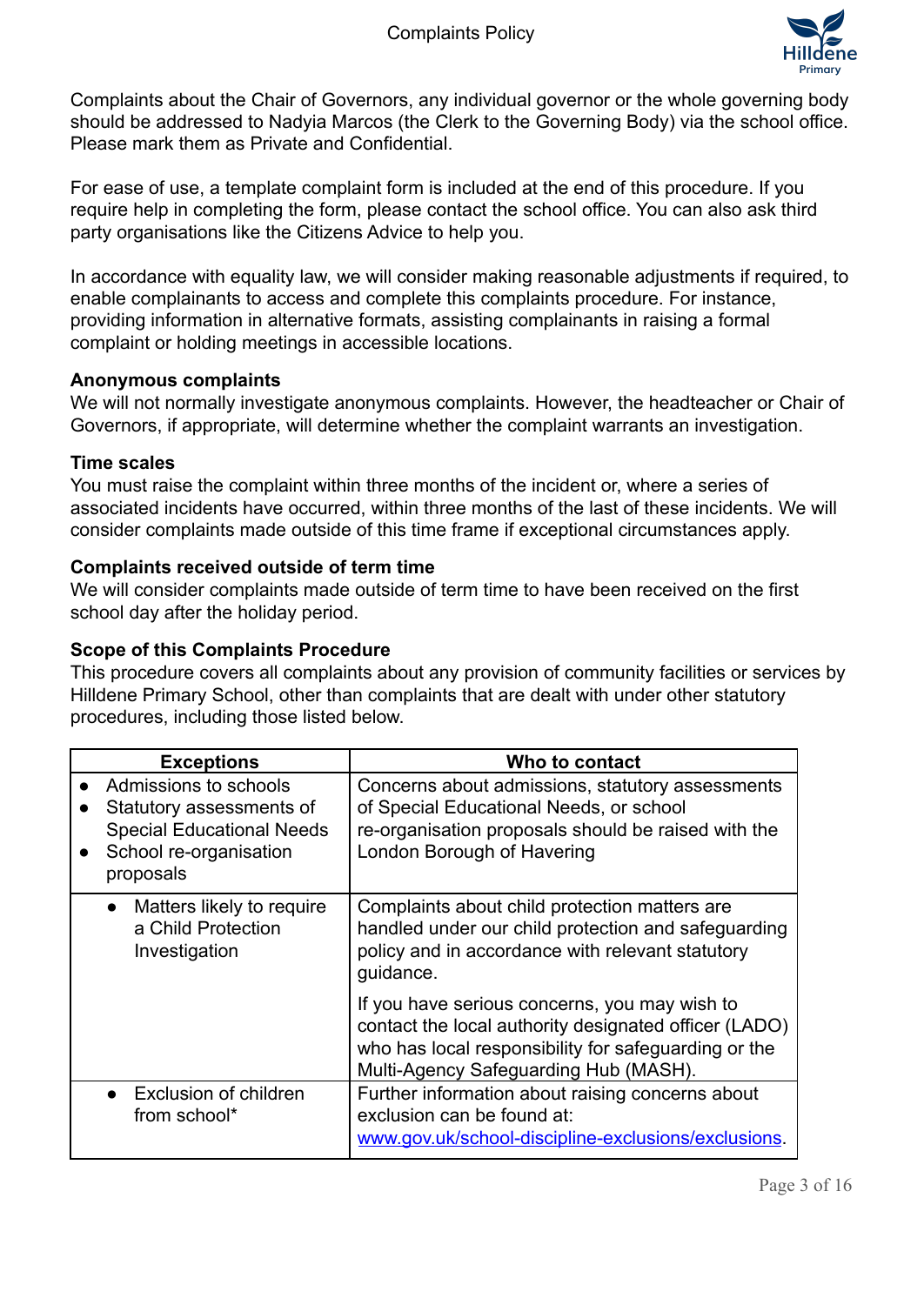

|           |                                                          | *complaints about the application of the behaviour<br>policy can be made through the school's complaints<br>procedure.                                                                                                                                                                                                               |
|-----------|----------------------------------------------------------|--------------------------------------------------------------------------------------------------------------------------------------------------------------------------------------------------------------------------------------------------------------------------------------------------------------------------------------|
|           | Whistleblowing                                           | We have an internal whistleblowing procedure for all<br>our employees, including temporary staff and<br>contractors.                                                                                                                                                                                                                 |
|           |                                                          | The Secretary of State for Education is the<br>prescribed person for matters relating to education<br>for whistleblowers in education who do not want to<br>raise matters directly with their employer. Referrals<br>can be made at: www.education.gov.uk/contactus.                                                                 |
|           |                                                          | Volunteer staff who have concerns about our school<br>should complain through the school's complaints<br>procedure. You may also be able to complain<br>directly to the LA or the Department for Education<br>(see link above), depending on the substance of<br>your complaint.                                                     |
|           | Staff grievances                                         | Complaints from staff will be dealt with under the<br>school's internal grievance procedures.                                                                                                                                                                                                                                        |
|           | Staff conduct                                            | Complaints about staff will be dealt with under the<br>school's internal disciplinary procedures, if<br>appropriate.<br>Complainants will not be informed of any disciplinary<br>action taken against a staff member as a result of a<br>complaint. However, the complainant will be notified<br>that the matter is being addressed. |
| $\bullet$ | Complaints about services<br>provided by other providers | Providers should have their own complaints<br>procedure to deal with complaints about service.                                                                                                                                                                                                                                       |
|           | who may use school<br>premises or facilities             | Please contact them directly.                                                                                                                                                                                                                                                                                                        |
|           | <b>National Curriculum -</b>                             | Please contact the Department for Education at:                                                                                                                                                                                                                                                                                      |
|           | content                                                  | www.education.gov.uk/contactus                                                                                                                                                                                                                                                                                                       |

If other bodies are investigating aspects of the complaint, for example the police, local authority (LA) safeguarding teams or Tribunals, this may impact on our ability to adhere to the timescales within this procedure or result in the procedure being suspended until those public bodies have completed their investigations.

If a complainant commences legal action against Hilldene Primary School in relation to their complaint, we will consider whether to suspend the complaints procedure in relation to their complaint until those legal proceedings have concluded.

#### **Resolving complaints**

At each stage in the procedure, Hilldene Primary School wants to resolve the complaint. If appropriate, we will acknowledge that the complaint is upheld in whole or in part. In addition, we may offer one or more of the following:

• an explanation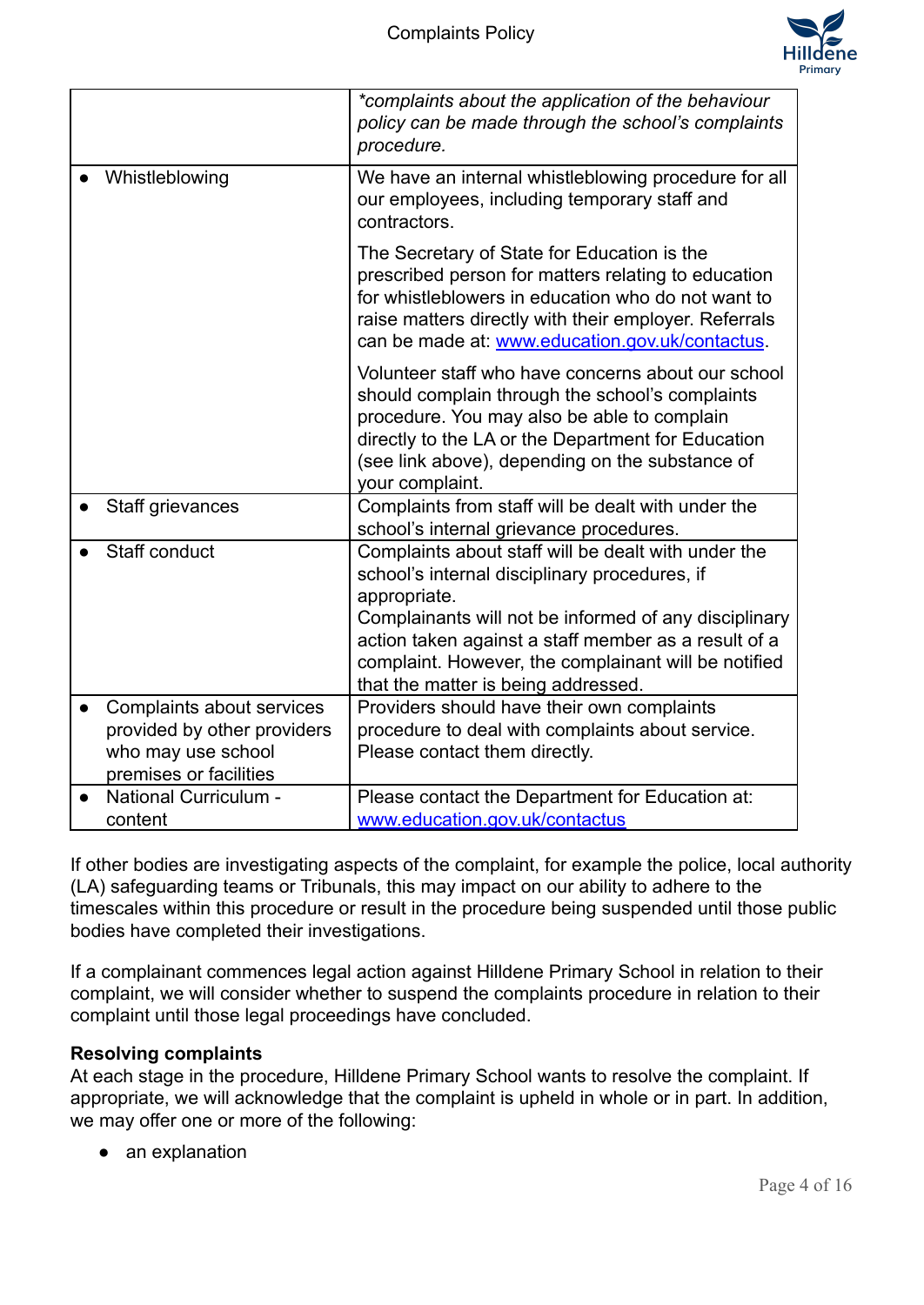

- an admission that the situation could have been handled differently or better
- an assurance that we will try to ensure the event complained of will not recur
- an explanation of the steps that have been or will be taken to help ensure that it will not happen again and an indication of the timescales within which any changes will be made
- an undertaking to review school policies in light of the complaint
- an apology.

## **Withdrawal of a Complaint**

If a complainant wants to withdraw their complaint, we will ask them to confirm this in writing.

#### **Stage 1**

Formal complaints must be made to the headteacher (unless they are about the headteacher), via the school office. This may be done in person, in writing (preferably on the Complaint Form), or by telephone.

The headteacher will record the date the complaint is received and will acknowledge receipt of the complaint in writing (either by letter or email) within **FIVE** school days.

Within this response, the headteacher will seek to clarify the nature of the complaint, ask what remains unresolved and what outcome the complainant would like to see. The headteacher can consider whether a face to face meeting is the most appropriate way of doing this.

*Note: The headteacher may delegate the investigation to another member of the school's senior leadership team but not the decision to be taken.*

During the investigation, the headteacher (or investigator) will:

- if necessary, interview those involved in the matter and/or those complained of, allowing them to be accompanied if they wish
- keep a written record of any meetings/interviews in relation to their investigation.

At the conclusion of their investigation, the headteacher will provide a formal written response within **FIFTEEN** school days of the date of receipt of the complaint.

If the headteacher is unable to meet this deadline, they will provide the complainant with an update and revised response date.

The response will detail any actions taken to investigate the complaint and provide a full explanation of the decision made and the reason(s) for it. Where appropriate, it will include details of actions Hilldene Primary School will take to resolve the complaint.

The headteacher will advise the complainant of how to escalate their complaint should they remain dissatisfied with the outcome of Stage 1.

If the complaint is about the headteacher, or a member of the governing body (including the Chair or Vice-Chair), a suitably skilled governor will be appointed to complete all the actions at Stage 1.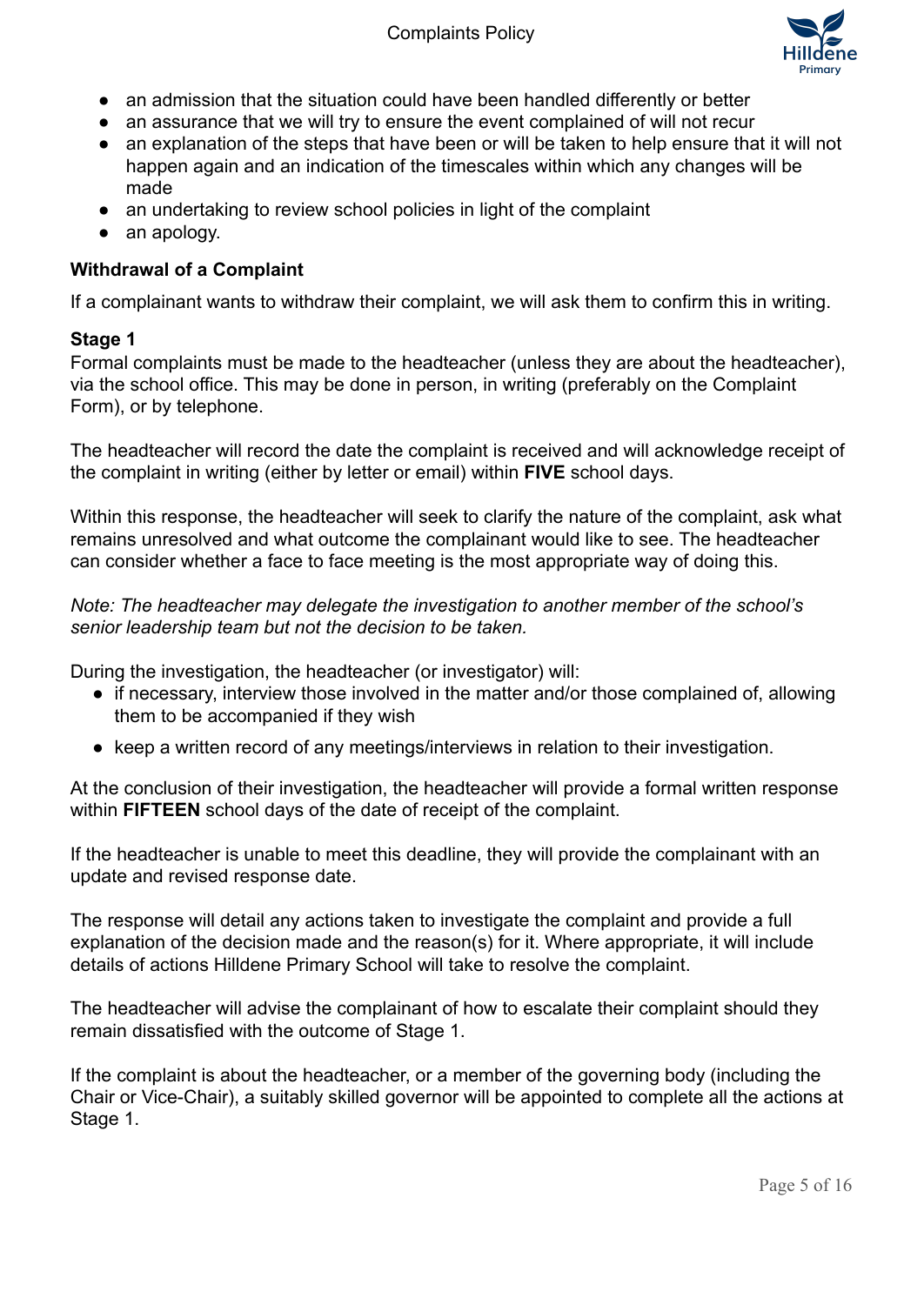

Complaints about the headteacher or member of the governing body must be made to the Clerk, via the school office.

If the complaint is:

- jointly about the Chair and Vice Chair or
- the entire governing body or
- the majority of the governing body

Stage 1 will be considered by an independent investigator appointed by the governing body. At the conclusion of their investigation, the independent investigator will provide a formal written response.

#### **Stage 2**

If the complainant is dissatisfied with the outcome at Stage 1 and wishes to take the matter further, they can escalate the complaint to Stage 2 – a meeting with members of the governing body's complaints committee, which will be formed of the first three, impartial, governors available. This is the final stage of the complaints procedure.

A request to escalate to Stage 2 must be made to the Clerk, via the school office, within **TEN** school days of receipt of the Stage 1 response.

The Clerk will record the date the complaint is received and acknowledge receipt of the complaint in writing (either by letter or email) within **FIVE** school days. Requests received outside of this time frame will only be considered if exceptional circumstances apply.

The Clerk will write to the complainant to inform them of the date of the meeting. They will aim to convene a meeting within **FIFTEEN** school days of receipt of the Stage 2 request. If this is not possible, the Clerk will provide an anticipated date and keep the complainant informed.

If the complainant rejects the offer of three proposed dates, without good reason, the Clerk will decide when to hold the meeting. It will then proceed in the complainant's absence on the basis of written submissions from both parties.

The complaints committee will consist of at least three governors with no prior involvement or knowledge of the complaint. Prior to the meeting, they will decide amongst themselves who will act as the Chair of the Complaints Committee. If there are fewer than three governors from Hilldene Primary School available, the Clerk will source any additional, independent governors through another local school or through their LA's Governor Services team, in order to make up the committee. Alternatively, an entirely independent committee may be convened to hear the complaint at Stage 2.

The committee will decide whether to deal with the complaint by inviting parties to a meeting or through written representations, but in making their decision they will be sensitive to the complainant's needs.

If the complainant is invited to attend the meeting, they may bring someone along to provide support. This can be a relative or friend. Generally, we do not encourage either party to bring legal representatives to the committee meeting. However, there may be occasions when legal representation is appropriate.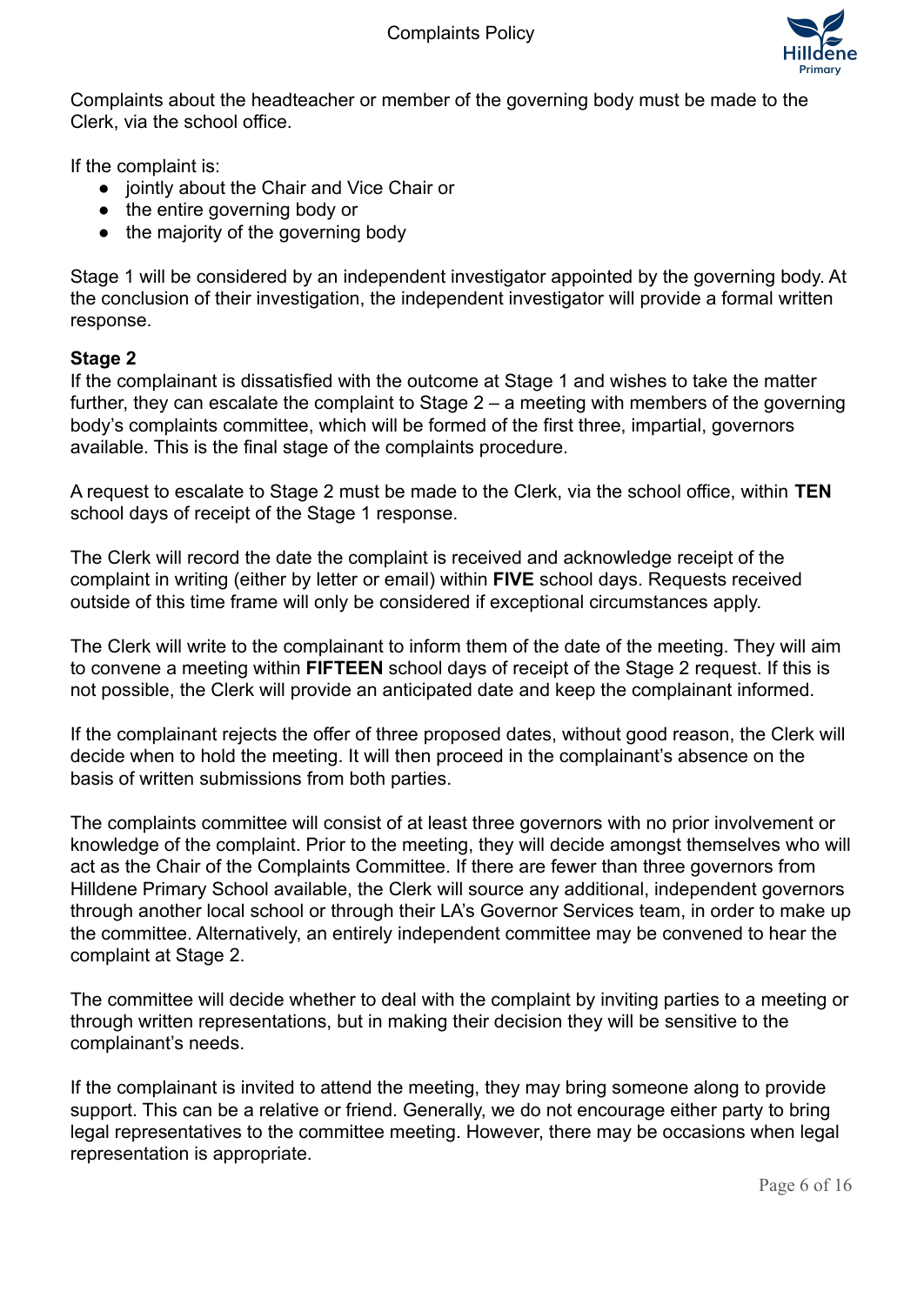

For instance, if a school employee is called as a witness in a complaint meeting, they may wish to be supported by union and/or legal representation.

*Note: Complaints about staff conduct will not generally be handled under this complaints procedure. Complainants will be advised that any staff conduct complaints will be considered under staff disciplinary procedures, if appropriate, but outcomes will not be shared with them.* Representatives from the media are not permitted to attend.

At least **TEN** school days before the meeting, the Clerk will:

- confirm and notify the complainant of the date, time and venue of the meeting, ensuring that, if the complainant is invited, the dates are convenient to all parties and that the venue and proceedings are accessible
- request copies of any further written material to be submitted to the committee at least **FIVE** school days before the meeting.

Any written material will be circulated to all parties at least **FIVE** school days before the date of the meeting. The committee will not normally accept, as evidence, recordings of conversations that were obtained covertly and without the informed consent of all parties being recorded.

The committee will also not review any new complaints at this stage or consider evidence unrelated to the initial complaint to be included. New complaints must be dealt with from Stage 1 of the procedure.

The meeting will be held in private. Electronic recordings of meetings or conversations are not normally permitted unless a complainant's own disability or special needs require it. Prior knowledge and consent of all parties attending must be sought before meetings or conversations take place. Consent will be recorded in any minutes taken.

The committee will consider the complaint and all the evidence presented. The committee can:

- uphold the complaint in whole or in part
- dismiss the complaint in whole or in part.

If the complaint is upheld in whole or in part, the committee will:

- decide on the appropriate action to be taken to resolve the complaint
- where appropriate, recommend changes to the school's systems or procedures to prevent similar issues in the future.

The Chair of the Committee will provide the complainant and Hilldene Primary School with a full explanation of their decision and the reason(s) for it, in writing, within **TEN** school days.

The letter to the complainant will include details of how to contact the Department for Education if they are dissatisfied with the way their complaint has been handled by Hilldene Primary School.

If the complaint is:

- jointly about the Chair and Vice Chair or
- the entire governing body or
- the majority of the governing body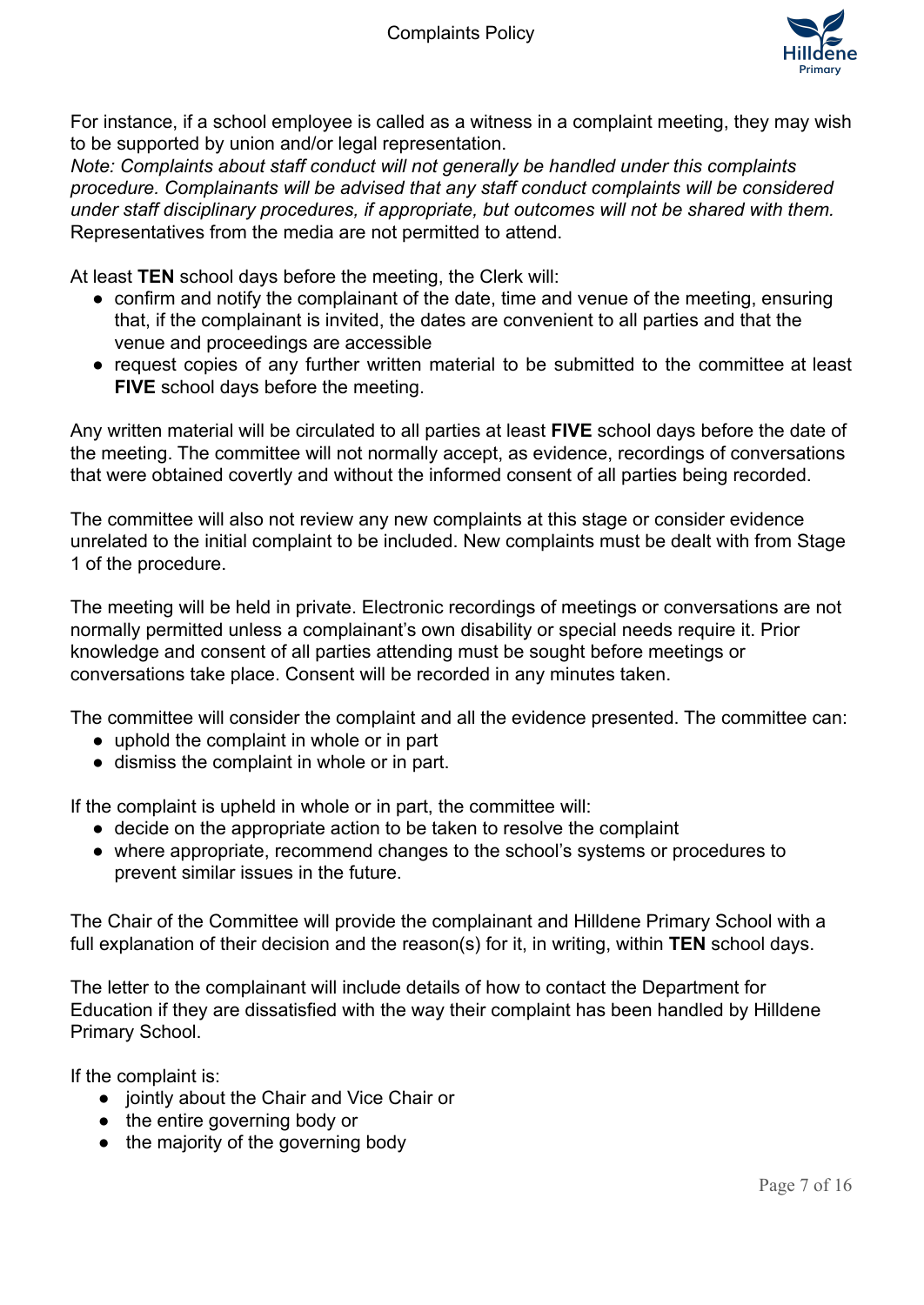

Stage 2 will be heard by a committee of independent, co-opted governors. The response will detail any actions taken to investigate the complaint and provide a full explanation of the decision made and the reason(s) for it. Where appropriate, it will include details of actions Hilldene Primary School will take to resolve the complaint.

The response will also advise the complainant of how to escalate their complaint should they remain dissatisfied.

#### **Next Steps**

If the complainant believes the school did not handle their complaint in accordance with the published complaints procedure or they acted unlawfully or unreasonably in the exercise of their duties under education law, they can contact the Department for Education after they have completed Stage 2.

The Department for Education will not normally reinvestigate the substance of complaints or overturn any decisions made by Hilldene Primary School. They will consider whether Hilldene Primary School has adhered to education legislation and any statutory policies connected with the complaint.

The complainant can refer their complaint to the Department for Education online at: [www.education.gov.uk/contactus,](http://www.education.gov.uk/contactus)

by telephone on: 0370 000 2288

or by writing to: Department for Education Piccadilly Gate Store Street **Manchester** M1 2WD.

#### **Managing Serial Complaints**

Hilldene Primary School is committed to dealing with all complaints fairly and impartially, and to providing a high quality service to those who complain. We will not normally limit the contact complainants have with our school. However, we do not expect our staff to tolerate unacceptable behaviour and will take action to protect staff from that behaviour, including that which is abusive, offensive or threatening.

Hilldene Primary School defines unreasonable behaviour as that which hinders our consideration of complaints because of the frequency or nature of the complainant's contact with the school, such as, if the complainant:

- refuses to articulate their complaint or specify the grounds of a complaint or the outcomes sought by raising the complaint, despite offers of assistance
- refuses to co-operate with the complaints investigation process
- refuses to accept that certain issues are not within the scope of the complaints procedure
- insists on the complaint being dealt with in ways which are incompatible with the complaints procedure or with good practice
- introduces trivial or irrelevant information which they expect to be taken into account and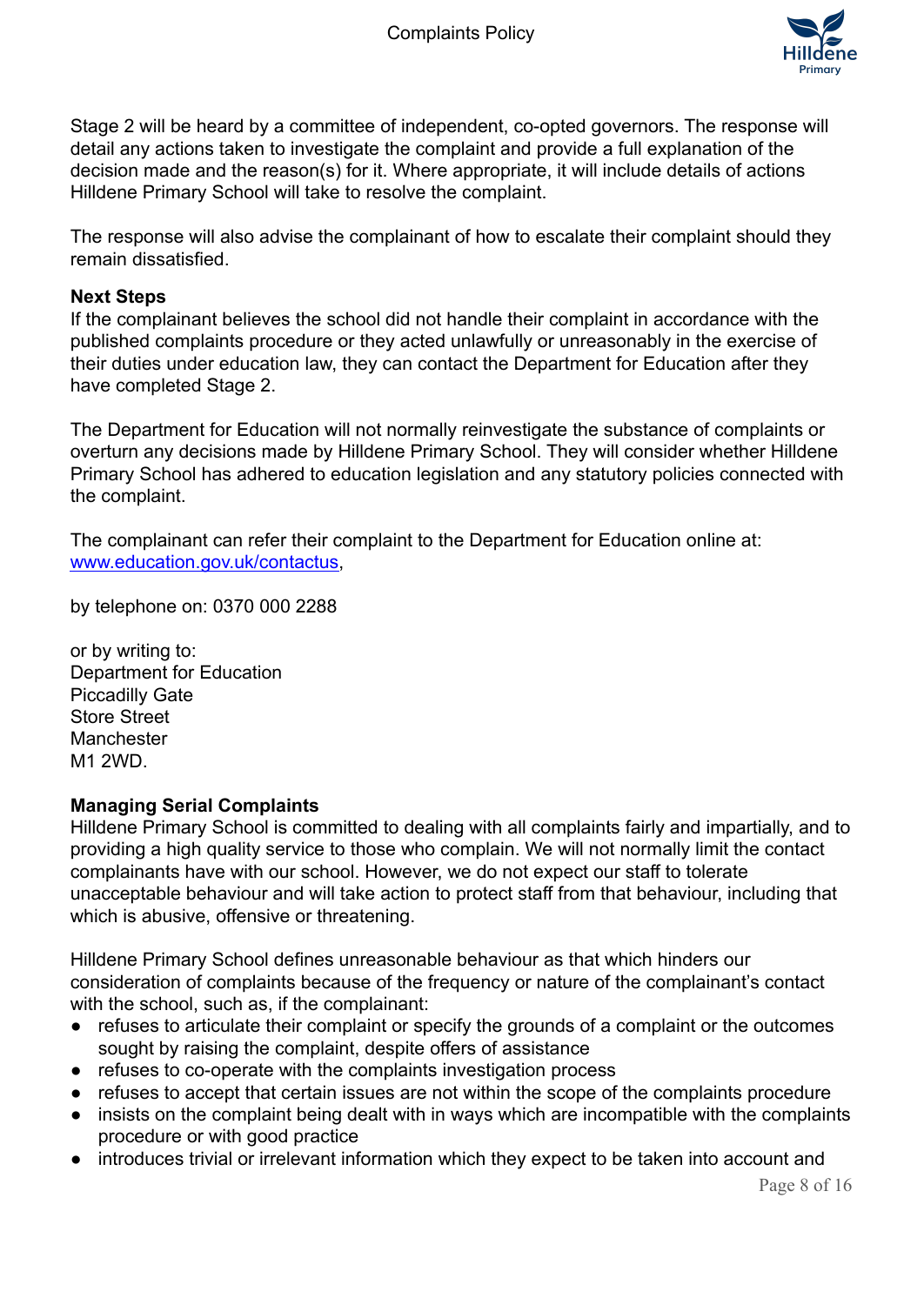

commented on

- raises large numbers of detailed but unimportant questions, and insists they are fully answered, often immediately and to their own timescales
- makes unjustified complaints about staff who are trying to deal with the issues, and seeks to have them replaced
- changes the basis of the complaint as the investigation proceeds
- repeatedly makes the same complaint (despite previous investigations or responses concluding that the complaint is groundless or has been addressed)
- refuses to accept the findings of the investigation into that complaint where the school's complaint procedure has been fully and properly implemented and completed including referral to the Department for Education
- seeks an unrealistic outcome
- makes excessive demands on school time by frequent, lengthy and complicated contact with staff regarding the complaint in person, in writing, by email and by telephone while the complaint is being dealt with
- uses threats to intimidate
- uses abusive, offensive or discriminatory language or violence
- knowingly provides falsified information
- publishes unacceptable information on social media or other public forums.

Complainants should try to limit their communication with the school that relates to their complaint, while the complaint is being progressed. It is not helpful if repeated correspondence is sent (either by letter, phone, email or text), as it could delay the outcome being reached.

Whenever possible, the headteacher or Chair of Governors will discuss any concerns with the complainant informally before applying an '*unreasonable'* marking.

If the behaviour continues, the headteacher will write to the complainant explaining that their behaviour is unreasonable and ask them to change it. For complainants who excessively contact Hilldene Primary School causing a significant level of disruption, we may specify methods of communication and limit the number of contacts in a communication plan. This will be reviewed after six months.

In response to any serious incident of aggression or violence, we will immediately inform the police and communicate our actions in writing. This may include barring an individual from Hilldene Primary School.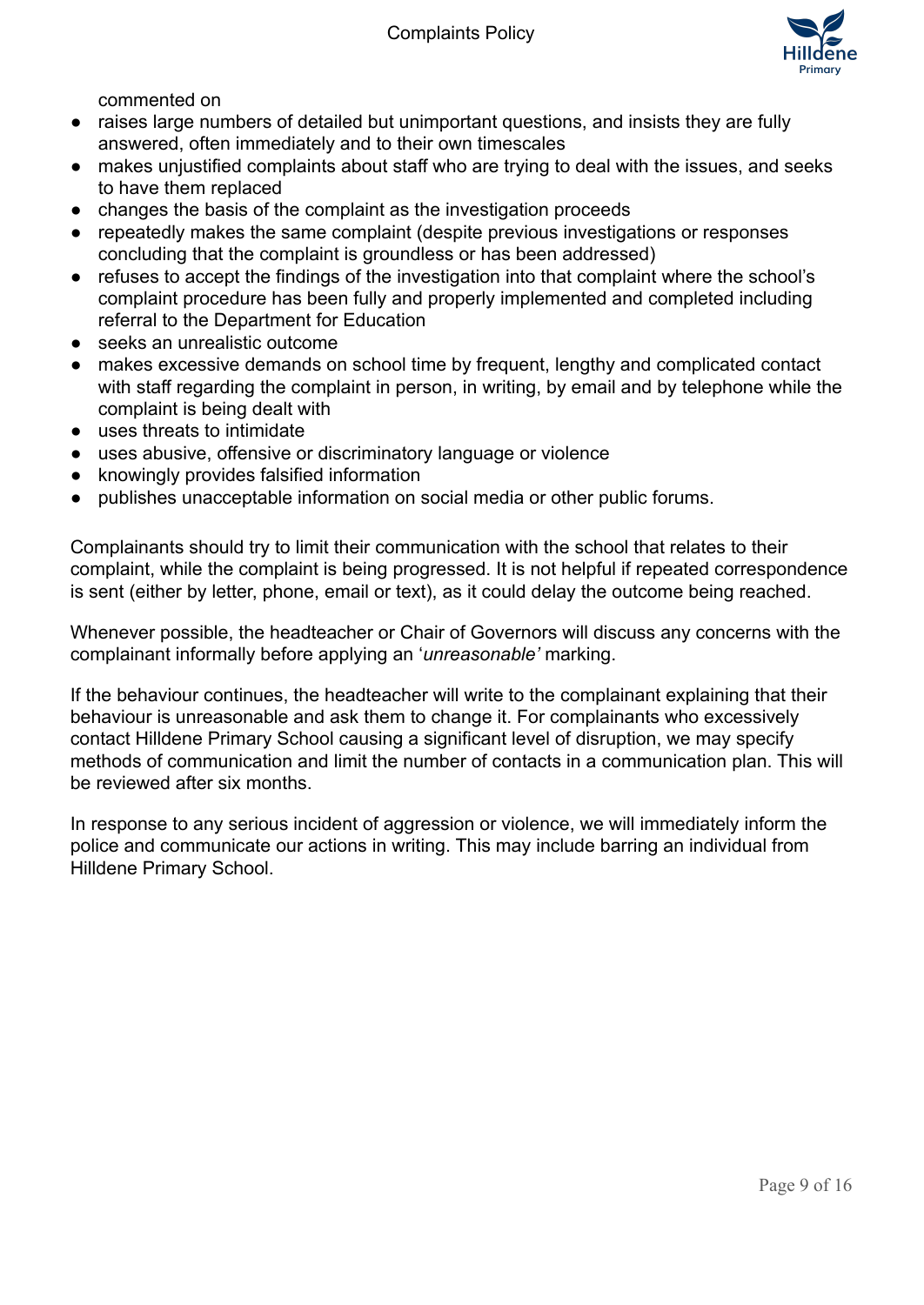

# Complaint Form

Please complete and return to Mrs Delmonte (Headteacher) who will acknowledge receipt and explain what action will be taken.

#### **Your name:**

**Pupil's name (if relevant):**

**Your relationship to the pupil (if relevant):**

**Address:**

**Postcode: Day time telephone number: Evening telephone number:**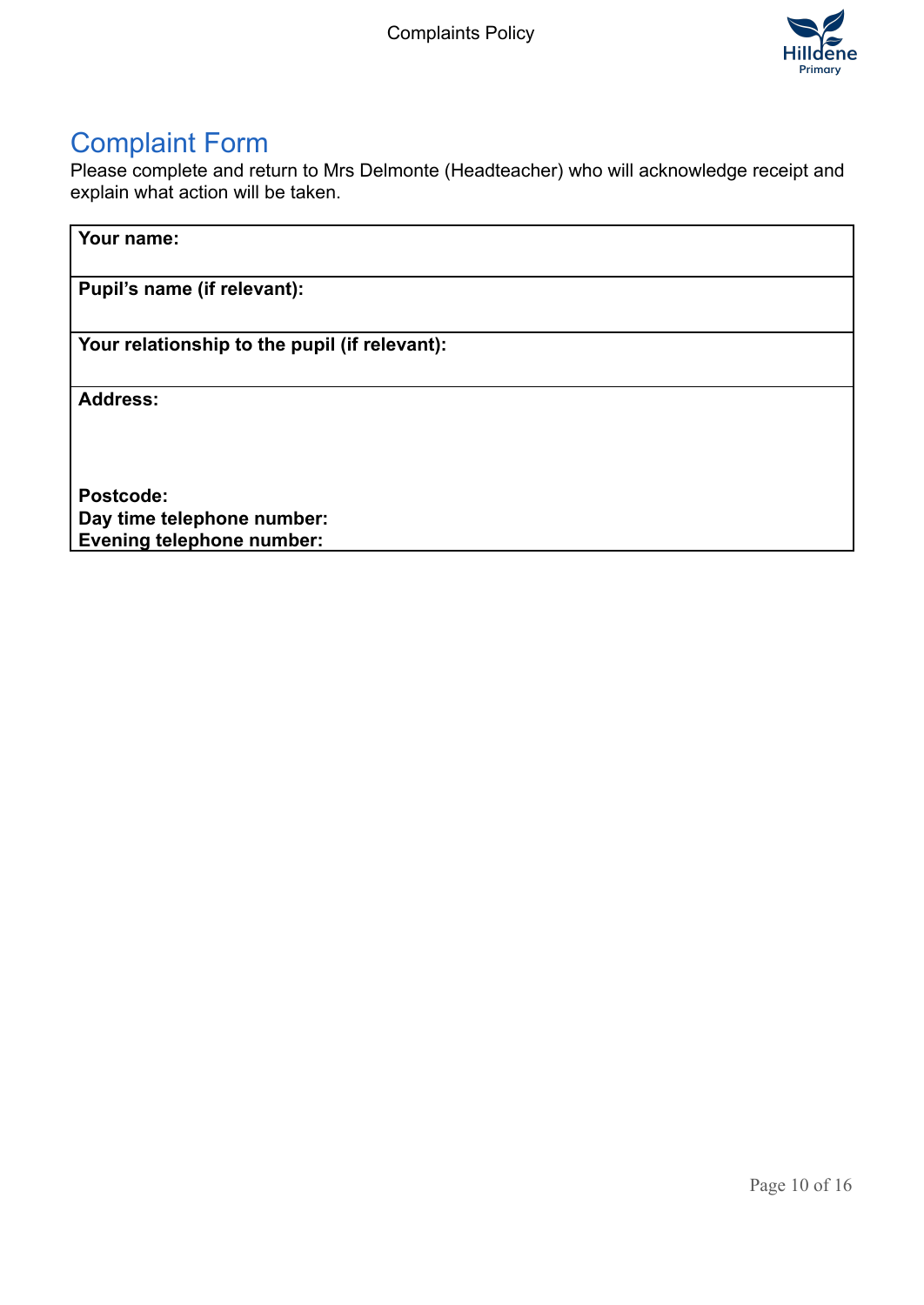

**Please give details of your complaint, including whether you have spoken to anybody at the school about it.**

**What actions do you feel might resolve the problem at this stage?**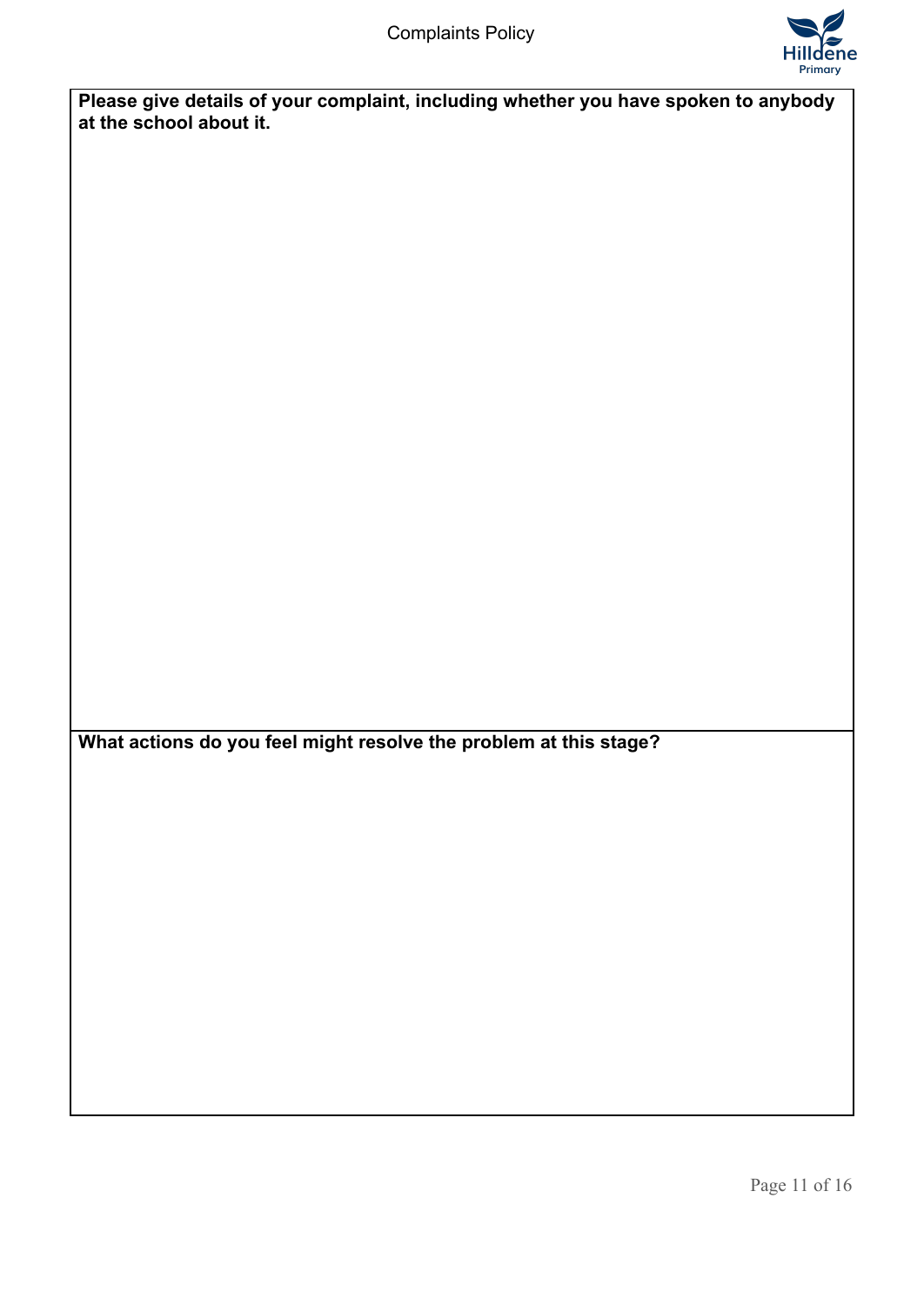Complaints Policy



| Are you attaching any paperwork? If so, please give details. |
|--------------------------------------------------------------|
|                                                              |
|                                                              |
|                                                              |
|                                                              |
|                                                              |
|                                                              |
|                                                              |
|                                                              |
|                                                              |
|                                                              |
|                                                              |
|                                                              |
| Signature:                                                   |
| Date:                                                        |
|                                                              |
| <b>Official use</b>                                          |
| Date acknowledgement sent:                                   |
|                                                              |
| By who:                                                      |
|                                                              |
|                                                              |
| <b>Complaint referred to:</b>                                |
|                                                              |
|                                                              |
| Date:                                                        |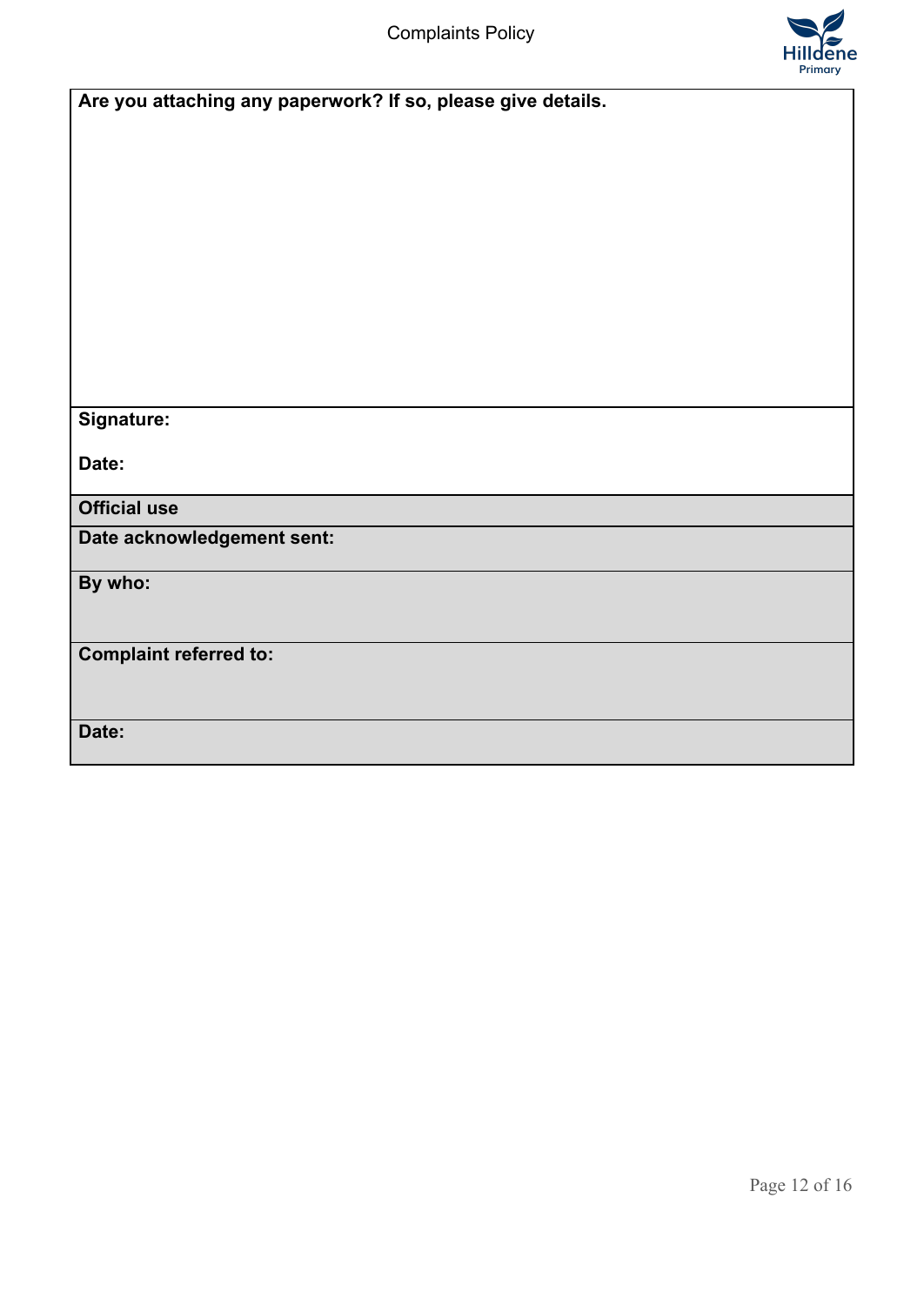

# Roles and Responsibilities

## **Complainant**

The complainant will receive a more effective response to the complaint if they:

- explain the complaint in full as early as possible
- co-operate with the school in seeking a solution to the complaint
- respond promptly to requests for information or meetings or in agreeing the details of the complaint
- ask for assistance as needed
- treat all those involved in the complaint with respect
- refrain from publicising the details of their complaint on social media and respect confidentiality.

#### **Investigator**

The investigator's role is to establish the facts relevant to the complaint by:

- providing a comprehensive, open, transparent and fair consideration of the complaint through:
	- o sensitive and thorough interviewing of the complainant to establish what has happened and who has been involved
	- o interviewing staff and children/young people and other people relevant to the complaint
	- o consideration of records and other relevant information
	- o analysing information
- liaising with the complainant and the complaints co-ordinator as appropriate to clarify what the complainant feels would put things right.

The investigator should:

- conduct interviews with an open mind and be prepared to persist in the questioning
- keep notes of interviews or arrange for an independent note taker to record minutes of the meeting
- ensure that any papers produced during the investigation are kept securely pending any appeal
- be mindful of the timescales to respond
- prepare a comprehensive report for the headteacher or complaints committee that sets out the facts, identifies solutions and recommends courses of action to resolve problems.

The headteacher or complaints committee will then determine whether to uphold or dismiss the complaint and communicate that decision to the complainant, providing the appropriate escalation details.

#### **Complaints Co-ordinator (the headteacher)**

The complaints co-ordinator should:

- ensure that the complainant is fully updated at each stage of the procedure
- liaise with staff members, headteacher, Chair of Governors, Clerk and LAs (if appropriate) to ensure the smooth running of the complaints procedure
- be aware of issues regarding:
	- o sharing third party information
	- o additional support. This may be needed by complainants when making a complaint including interpretation support or where the complainant is a child or young person
- keep records.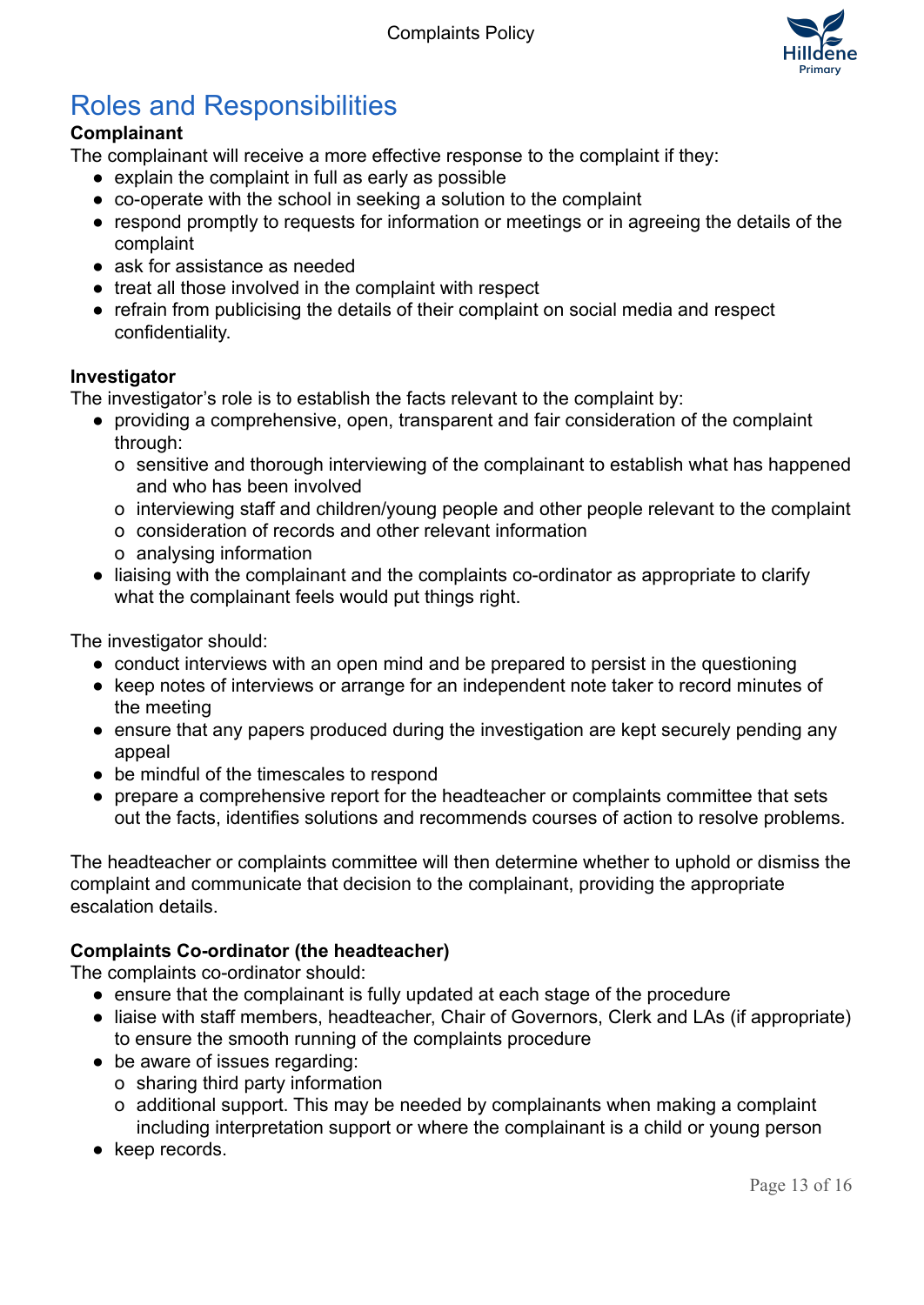

## **Clerk to the Governing Body**

The Clerk is the contact point for the complainant and the committee and should:

- ensure that all people involved in the complaint procedure are aware of their legal rights and duties, including any under legislation relating to school complaints, education law, the Equality Act 2010, the Freedom of Information Act 2000, the Data Protection Act (DPA) 2018 and the General Data Protection Regulations (GDPR)
- set the date, time and venue of the meeting, ensuring that the dates are convenient to all parties (if they are invited to attend) and that the venue and proceedings are accessible
- collate any written material relevant to the complaint (for example; stage 1 paperwork, school and complainant submissions) and send it to the parties in advance of the meeting within an agreed timescale
- record the proceedings
- circulate the minutes of the meeting
- notify all parties of the committee's decision.

#### **Committee Chair**

The committee's chair, who is nominated in advance of the complaint meeting, should ensure that:

- both parties are asked (via the Clerk) to provide any additional information relating to the complaint by a specified date in advance of the meeting
- the meeting is conducted in an informal manner, is not adversarial, and that, if all parties are invited to attend, everyone is treated with respect and courtesy
- complainants who may not be used to speaking at such a meeting are put at ease. This is particularly important if the complainant is a child/young person
- the remit of the committee is explained to the complainant
- written material is seen by everyone in attendance, provided it does not breach confidentiality or any individual's rights to privacy under the DPA 2018 or GDPR. If a new issue arises it would be useful to give everyone the opportunity to consider and comment upon it; this may require a short adjournment of the meeting
- both the complainant and the school are given the opportunity to make their case and seek clarity, either through written submissions ahead of the meeting or verbally in the meeting itself
- the issues are addressed
- key findings of fact are made
- the committee is open-minded and acts independently
- no member of the committee has an external interest in the outcome of the proceedings or any involvement in an earlier stage of the procedure
- the meeting is minuted
- they liaise with the Clerk (and complaints co-ordinator, if the school has one).

#### **Committee Member**

Committee members should be aware that:

- the meeting must be independent and impartial, and should be seen to be so No governor may sit on the committee if they have had a prior involvement in the complaint or in the circumstances surrounding it.
- the aim of the meeting should be to resolve the complaint and achieve reconciliation between the school and the complainant